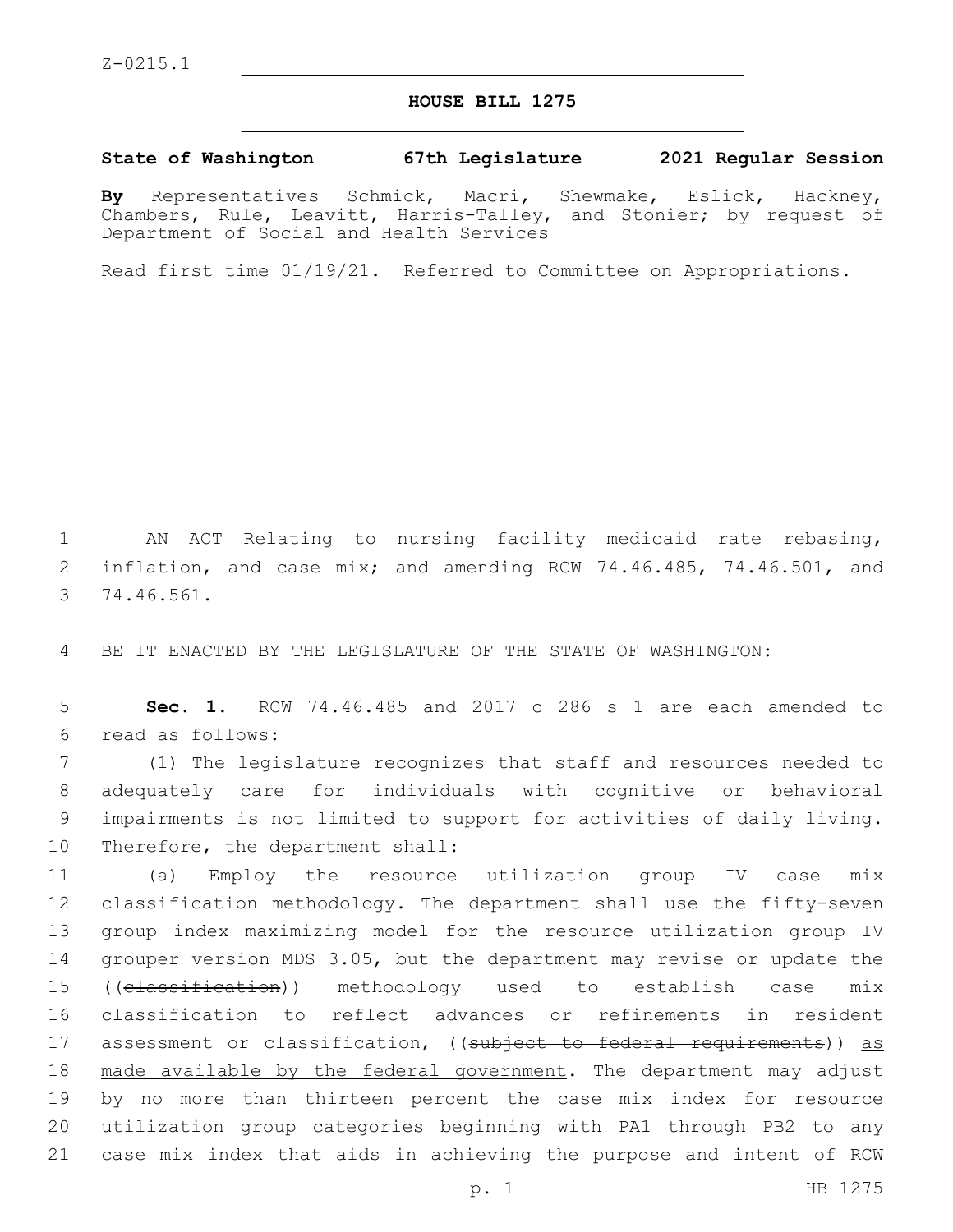74.39A.007 and cost-efficient care, excluding behaviors, and allowing 2 for exceptions for limited placement options; and

 (b) Implement minimum data set 3.0 under the authority of this section. The department must notify nursing home contractors twenty- eight days in advance the date of implementation of the minimum data set 3.0. In the notification, the department must identify for all semiannual rate settings following the date of minimum data set 3.0 implementation a previously established semiannual case mix adjustment established for the semiannual rate settings that will be used for semiannual case mix calculations in direct care until 11 minimum data set 3.0 is fully implemented.

 (2) The department is authorized to adjust upward the weights for resource utilization groups BA1-BB2 related to cognitive or behavioral health to ensure adequate access to appropriate levels of 15 care.

 (3) A default case mix group shall be established for cases in which the resident dies or is discharged for any purpose prior to completion of the resident's initial assessment. The default case mix group and case mix weight for these cases shall be designated by the 20 department.

 (4) A default case mix group may also be established for cases in which there is an untimely assessment for the resident. The default case mix group and case mix weight for these cases shall be 24 designated by the department.

 **Sec. 2.** RCW 74.46.501 and 2016 c 131 s 5 are each amended to 26 read as follows:

 (1) From individual case mix weights for the applicable quarter, the department shall determine two average case mix indexes for each medicaid nursing facility, one for all residents in the facility, known as the facility average case mix index, and one for medicaid residents, known as the medicaid average case mix index.

 (2)(a) In calculating a facility's two average case mix indexes for each quarter, the department shall include all residents or medicaid residents, as applicable, who were physically in the facility during the quarter in question based on the resident assessment instrument completed by the facility and the requirements and limitations for the instrument's completion and transmission (January 1st through March 31st, April 1st through June 30th, July 1st through September 30th, or October 1st through December 31st).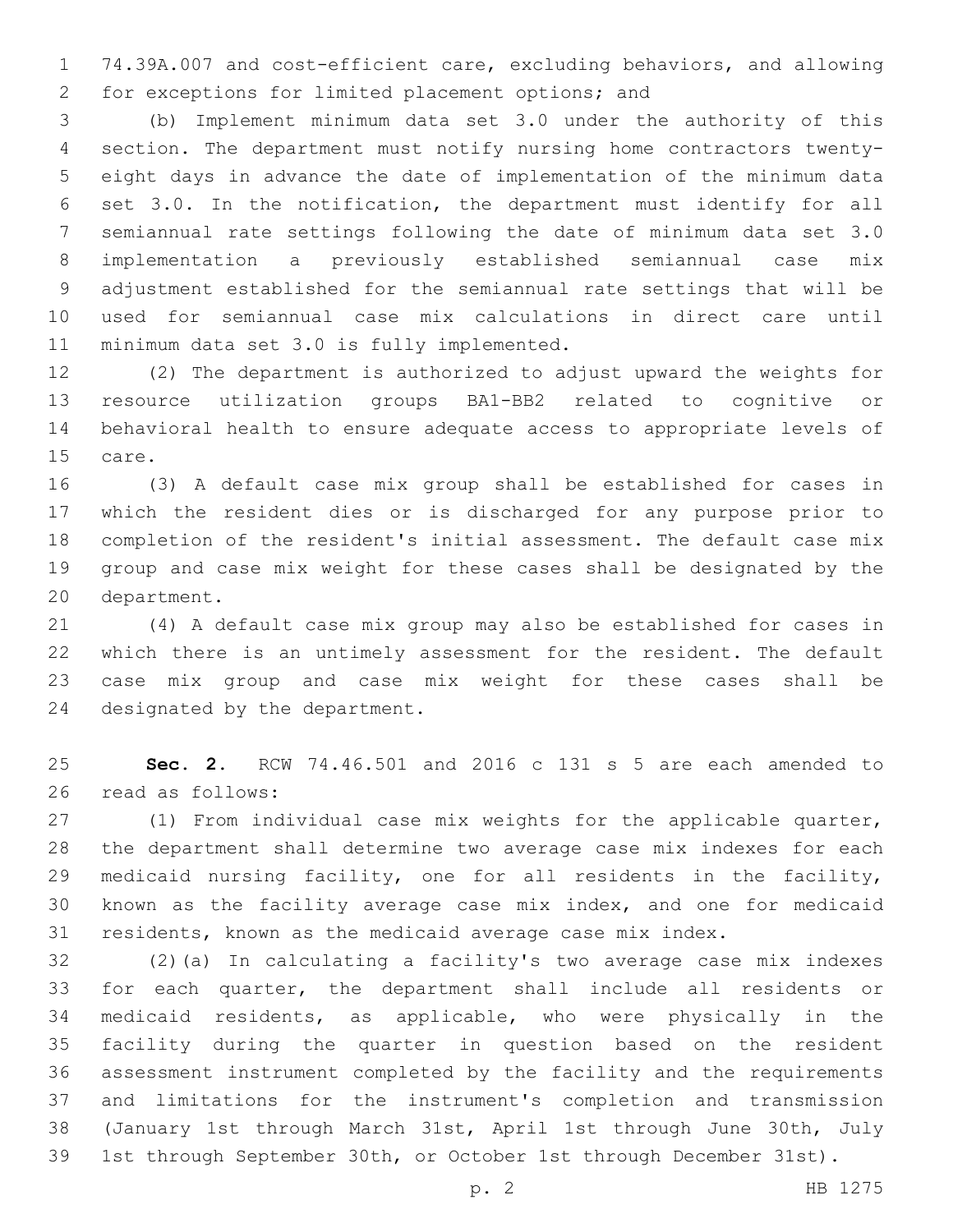(b) The facility average case mix index shall exclude all default cases as defined in this chapter. However, the medicaid average case 3 mix index shall include all default cases.

 (3) Both the facility average and the medicaid average case mix indexes shall be determined by multiplying the case mix weight of each resident, or each medicaid resident, as applicable, by the number of days, as defined in this section and as applicable, the resident was at each particular case mix classification or group, and 9 then averaging.

 (4) In determining the number of days a resident is classified into a particular case mix group, the department shall determine a start date for calculating case mix grouping periods as specified by 13 rule.

 (5) The cutoff date for the department to use resident assessment data, for the purposes of calculating both the facility average and the medicaid average case mix indexes, and for establishing and updating a facility's direct care component rate, shall be one month and one day after the end of the quarter for which the resident 19 assessment data applies.

 (6)(a) Although the facility average and the medicaid average case mix indexes shall both be calculated quarterly, the cost- rebasing period facility average case mix index will be used throughout the applicable cost-rebasing period in combination with cost report data as specified by RCW 74.46.561, to establish a facility's allowable cost per case mix unit. To allow for the transition to minimum data set 3.0 and implementation of resource utilization group IV for July 1, 2015, through June 30, 2016, the department shall calculate rates using the medicaid average case mix scores effective for January 1, 2015, rates adjusted under RCW 74.46.485(1)(a), and the scores shall be increased each six months during the transition period by one-half of one percent. The July 1, 2016, direct care cost per case mix unit shall be calculated by utilizing 2014 direct care costs, patient days, and 2014 facility average case mix indexes based on the minimum data set 3.0 resource utilization group IV grouper 57. Otherwise, a facility's medicaid average case mix index shall be used to update a nursing facility's 37 direct care component rate semiannually.

 (b) ((The facility average case mix index used to establish each nursing facility's direct care component rate shall be based on an 40 average of calendar quarters of the facility's average case mix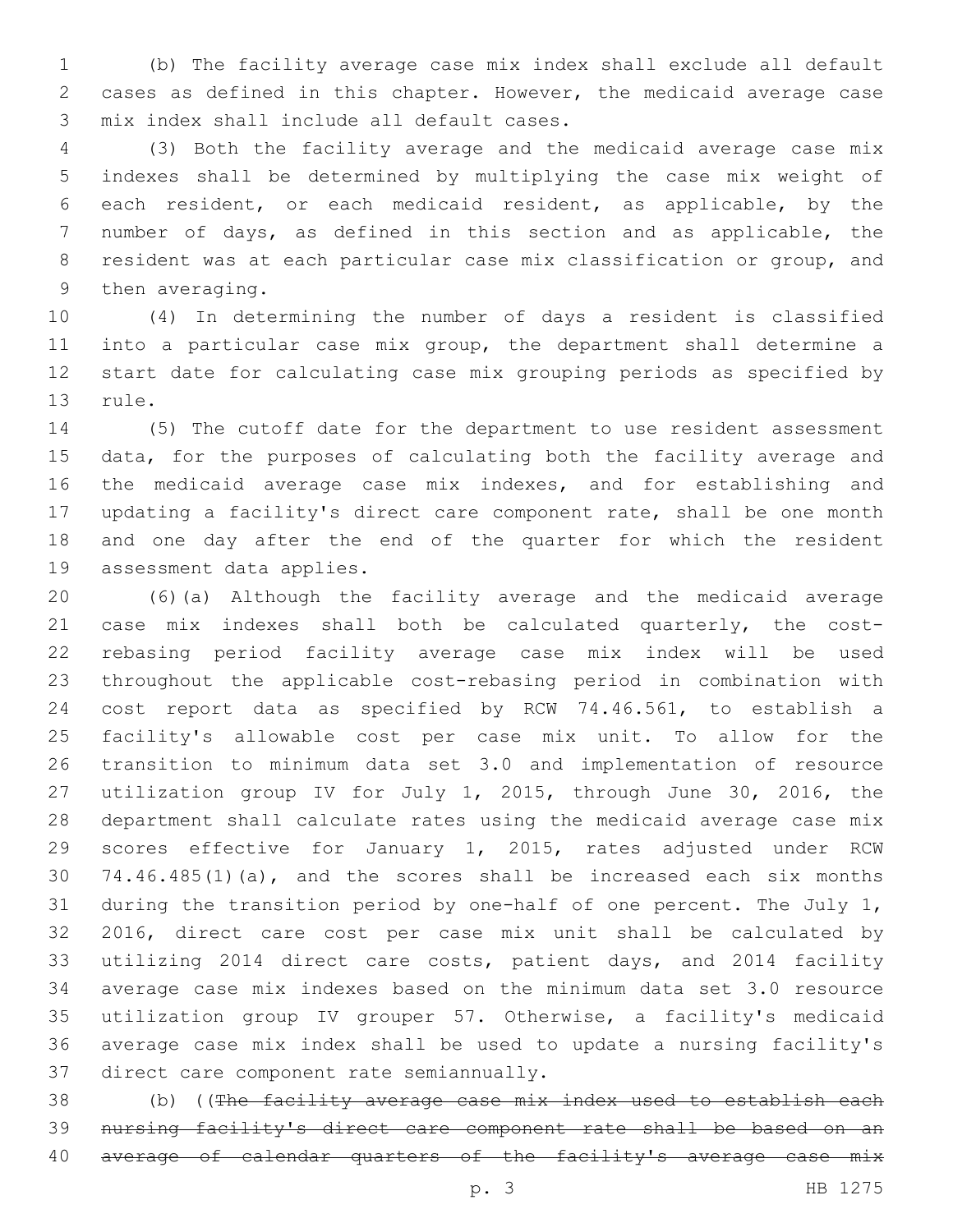indexes from the four calendar quarters occurring during the cost report period used to rebase the direct care component rate 3 allocations as specified in RCW 74.46.561.

 (c) The medicaid average case mix index used to update or recalibrate a nursing facility's direct care component rate semiannually shall be from the calendar six-month period commencing nine months prior to the effective date of the semiannual rate. For 8 example, July 1, 2010, through December 31, 2010, direct care 9 component rates shall utilize case mix averages from the October  $1<sub>r</sub>$  2009, through March 31, 2010, calendar quarters, and so forth.)) The department shall establish a methodology to use the case mix to set the direct care component.

 **Sec. 3.** RCW 74.46.561 and 2020 c 357 s 918 are each amended to 14 read as follows:

 (1) The legislature adopts a new system for establishing nursing home payment rates beginning July 1, 2016. Any payments to nursing homes for services provided after June 30, 2016, must be based on the new system. The new system must be designed in such a manner as to decrease administrative complexity associated with the payment methodology, reward nursing homes providing care for high acuity residents, incentivize quality care for residents of nursing homes, and establish minimum staffing standards for direct care.

 (2) The new system must be based primarily on industry-wide 24 costs, and have three main components: Direct care, indirect care, 25 and capital.

 (3) The direct care component must include the direct care and 27 therapy care components of the previous system, along with food, laundry, and dietary services. Direct care must be paid at a fixed rate, based on one hundred percent or greater of statewide case mix neutral median costs, but shall be set so that a nursing home provider's direct care rate does not exceed one hundred eighteen percent of its base year's direct care allowable costs except if the provider is below the minimum staffing standard established in RCW 74.42.360(2). Direct care must be performance-adjusted for acuity every six months, using case mix principles. Direct care must be regionally adjusted using countywide wage index information available through the United States department of labor's bureau of labor statistics. There is no minimum occupancy for direct care. The direct care component rate allocations calculated in accordance with this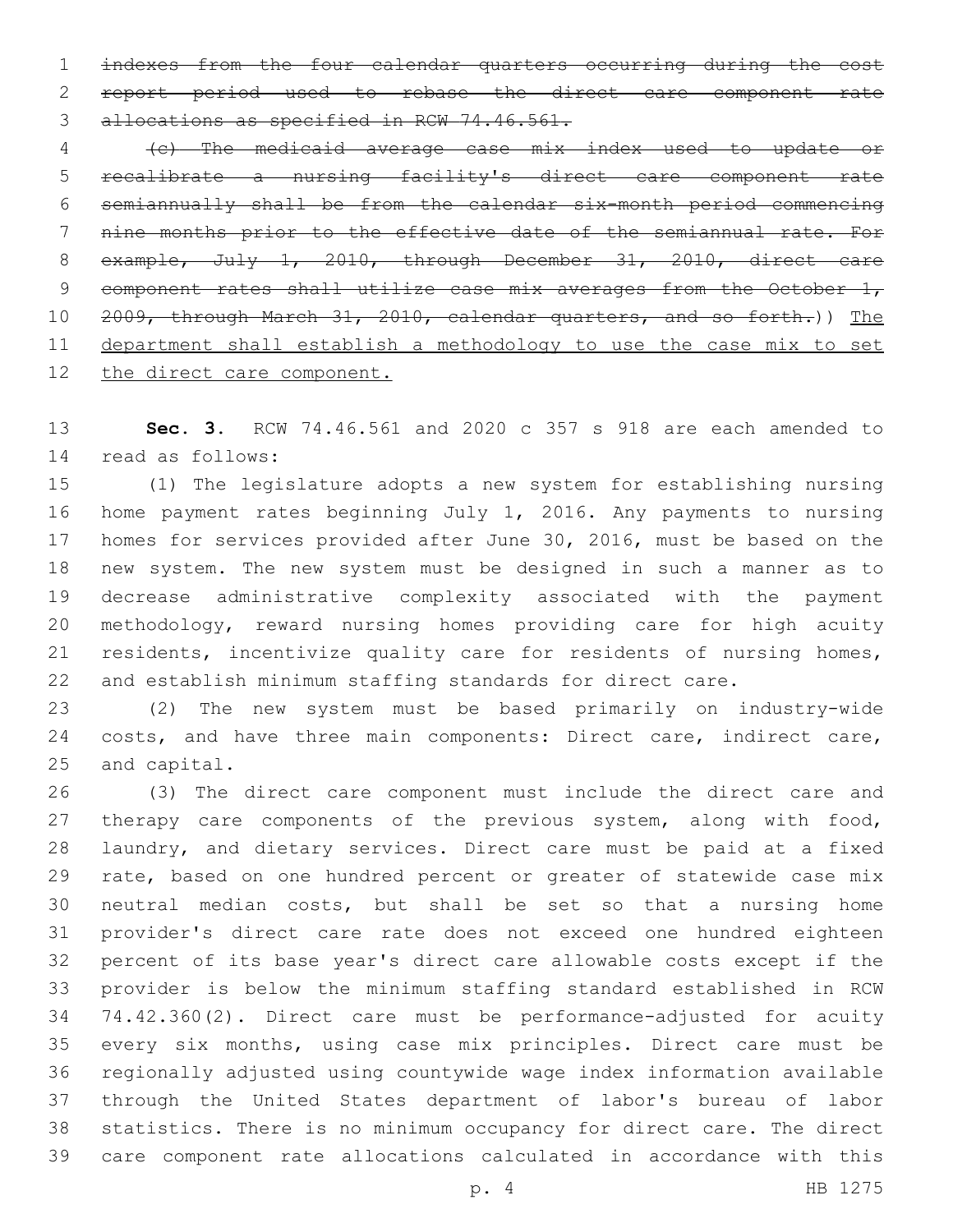section must be adjusted to the extent necessary to comply with RCW 74.46.421.2

 (4) The indirect care component must include the elements of administrative expenses, maintenance costs, and housekeeping services from the previous system. A minimum occupancy assumption of ninety percent must be applied to indirect care. Indirect care must be paid at a fixed rate, based on ninety percent or greater of statewide median costs. The indirect care component rate allocations calculated in accordance with this section must be adjusted to the extent 10 necessary to comply with RCW 74.46.421.

 (5) The capital component must use a fair market rental system to set a price per bed. The capital component must be adjusted for the age of the facility, and must use a minimum occupancy assumption of 14 ninety percent.

 (a) Beginning July 1, 2016, the fair rental rate allocation for each facility must be determined by multiplying the allowable nursing home square footage in (c) of this subsection by the RSMeans rental rate in (d) of this subsection and by the number of licensed beds yielding the gross unadjusted building value. An equipment allowance of ten percent must be added to the unadjusted building value. The sum of the unadjusted building value and equipment allowance must then be reduced by the average age of the facility as determined by (e) of this subsection using a depreciation rate of one and one-half percent. The depreciated building and equipment plus land valued at ten percent of the gross unadjusted building value before depreciation must then be multiplied by the rental rate at seven and one-half percent to yield an allowable fair rental value for the 28 land, building, and equipment.

 (b) The fair rental value determined in (a) of this subsection must be divided by the greater of the actual total facility census from the prior full calendar year or imputed census based on the number of licensed beds at ninety percent occupancy.

 (c) For the rate year beginning July 1, 2016, all facilities must be reimbursed using four hundred square feet. For the rate year beginning July 1, 2017, allowable nursing facility square footage must be determined using the total nursing facility square footage as reported on the medicaid cost reports submitted to the department in compliance with this chapter. The maximum allowable square feet per 39 bed may not exceed four hundred fifty.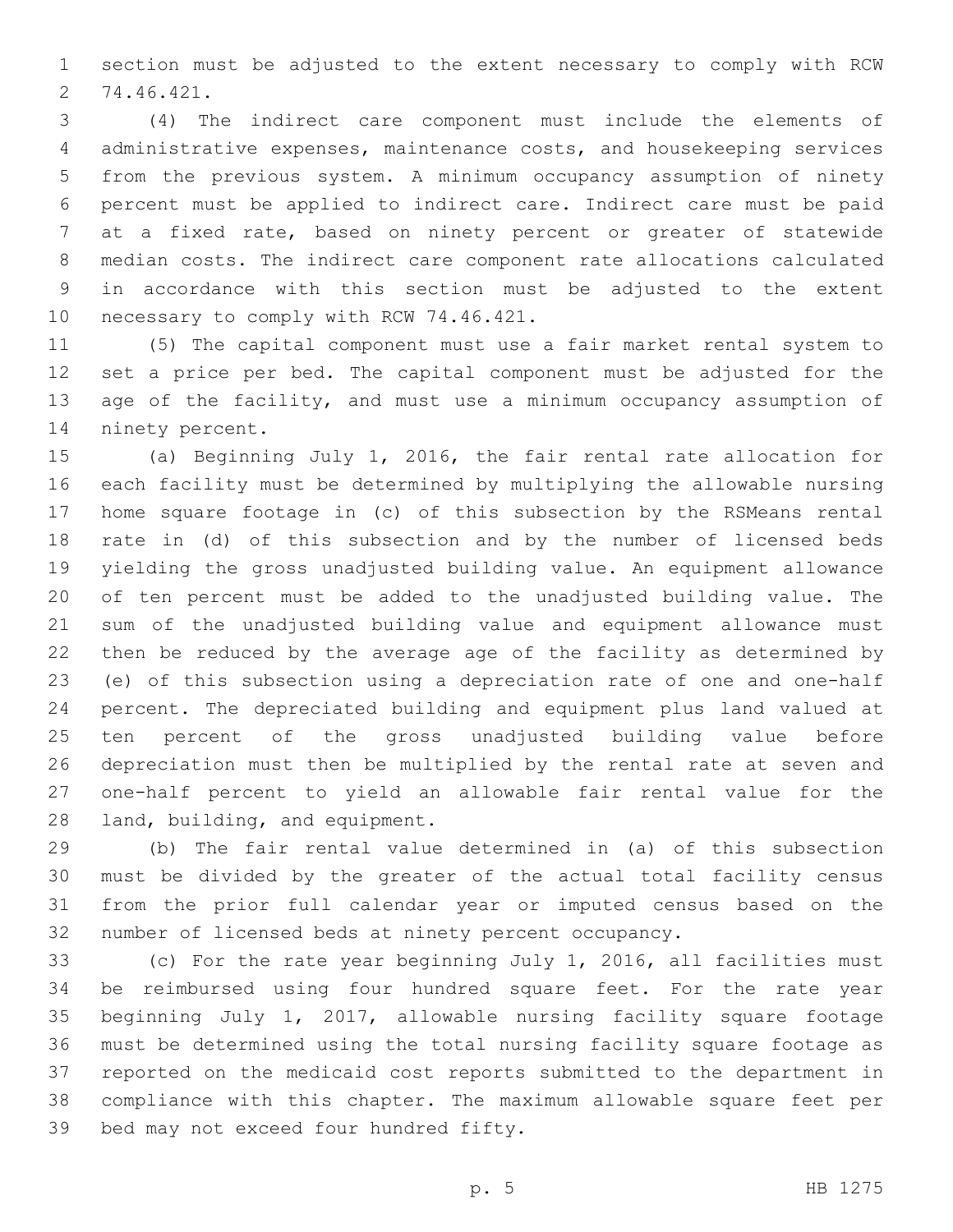(d) Each facility must be paid at eighty-three percent or greater of the median nursing facility RSMeans construction index value per square foot. The department may use updated RSMeans construction index information when more recent square footage data becomes available. The statewide value per square foot must be indexed based on facility zip code by multiplying the statewide value per square foot times the appropriate zip code based index. For the purpose of implementing this section, the value per square foot effective July 1, 2016, must be set so that the weighted average fair rental value rate is not less than ten dollars and eighty cents per patient day. The capital component rate allocations calculated in accordance with this section must be adjusted to the extent necessary to comply with 13 RCW 74.46.421.

 (e) The average age is the actual facility age reduced for significant renovations. Significant renovations are defined as those renovations that exceed two thousand dollars per bed in a calendar year as reported on the annual cost report submitted in accordance with this chapter. For the rate beginning July 1, 2016, the department shall use renovation data back to 1994 as submitted on facility cost reports. Beginning July 1, 2016, facility ages must be reduced in future years if the value of the renovation completed in any year exceeds two thousand dollars times the number of licensed beds. The cost of the renovation must be divided by the accumulated depreciation per bed in the year of the renovation to determine the equivalent number of new replacement beds. The new age for the facility is a weighted average with the replacement bed equivalents reflecting an age of zero and the existing licensed beds, minus the new bed equivalents, reflecting their age in the year of the renovation. At no time may the depreciated age be less than zero or 30 greater than forty-four years.

 (f) A nursing facility's capital component rate allocation must be rebased annually, effective July 1, 2016, in accordance with this 33 section and this chapter.

 (g) For the purposes of this subsection (5), "RSMeans" means building construction costs data as published by Gordian.

 (6) A quality incentive must be offered as a rate enhancement 37 beginning July 1, 2016.

 (a) An enhancement no larger than five percent and no less than one percent of the statewide average daily rate must be paid to facilities that meet or exceed the standard established for the

p. 6 HB 1275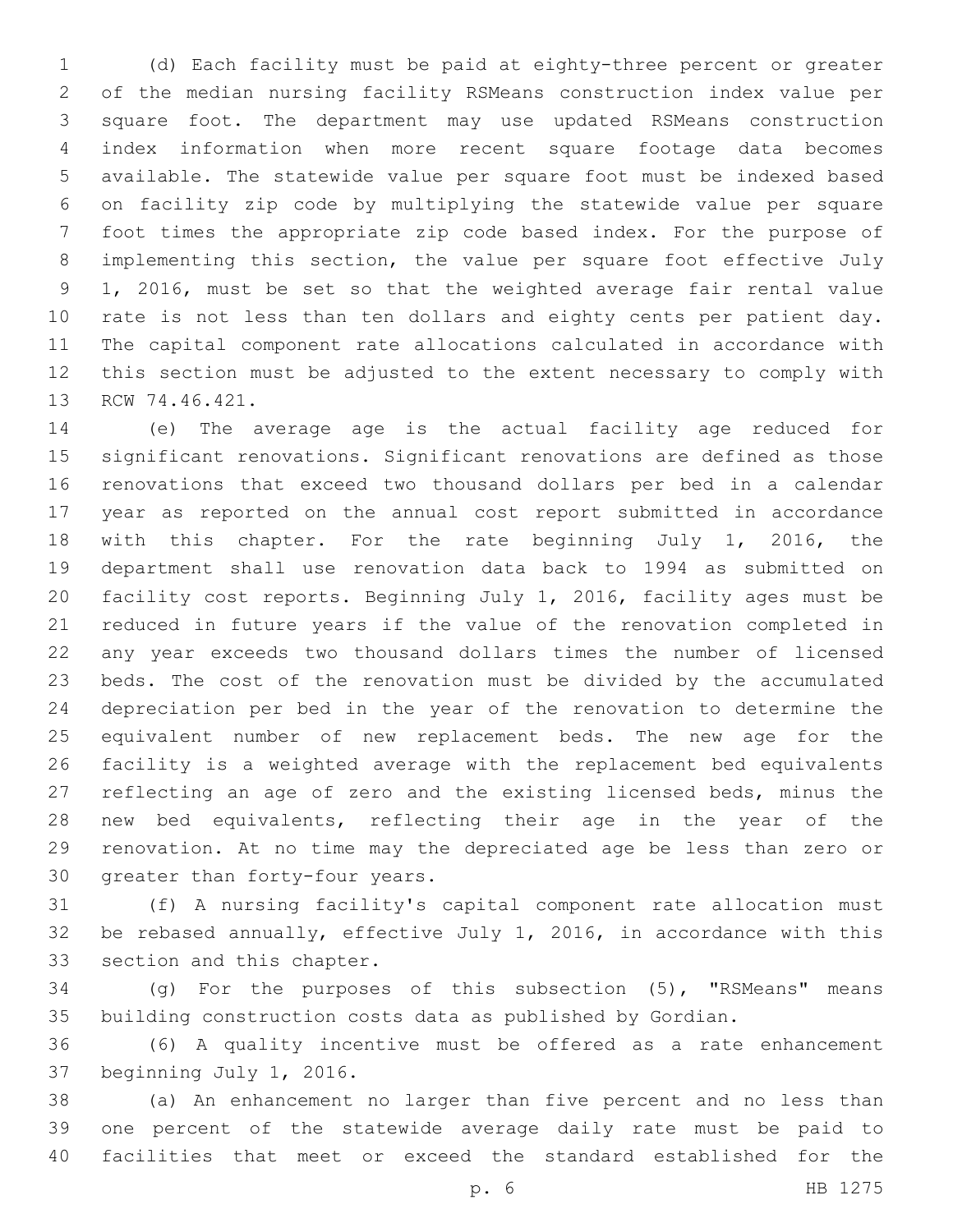quality incentive. All providers must have the opportunity to earn 2 the full quality incentive payment.

 (b) The quality incentive component must be determined by calculating an overall facility quality score composed of four to six quality measures. For fiscal year 2017 there shall be four quality measures, and for fiscal year 2018 there shall be six quality measures. Initially, the quality incentive component must be based on minimum data set quality measures for the percentage of long-stay residents who self-report moderate to severe pain, the percentage of high-risk long-stay residents with pressure ulcers, the percentage of long-stay residents experiencing one or more falls with major injury, and the percentage of long-stay residents with a urinary tract infection. Quality measures must be reviewed on an annual basis by a stakeholder work group established by the department. Upon review, quality measures may be added or changed. The department may risk adjust individual quality measures as it deems appropriate.

 (c) The facility quality score must be point based, using at a minimum the facility's most recent available three-quarter average centers for medicare and medicaid services quality data. Point thresholds for each quality measure must be established using the corresponding statistical values for the quality measure point determinants of eighty quality measure points, sixty quality measure points, forty quality measure points, and twenty quality measure points, identified in the most recent available five-star quality 25 rating system technical user's quide published by the ((center[s])) 26 centers for medicare and medicaid services.

 (d) Facilities meeting or exceeding the highest performance threshold (top level) for a quality measure receive twenty-five points. Facilities meeting the second highest performance threshold receive twenty points. Facilities meeting the third level of performance threshold receive fifteen points. Facilities in the bottom performance threshold level receive no points. Points from all quality measures must then be summed into a single aggregate quality 34 score for each facility.

 (e) Facilities receiving an aggregate quality score of eighty percent of the overall available total score or higher must be placed in the highest tier (tier V), facilities receiving an aggregate score of between seventy and seventy-nine percent of the overall available total score must be placed in the second highest tier (tier IV), facilities receiving an aggregate score of between sixty and sixty-

p. 7 HB 1275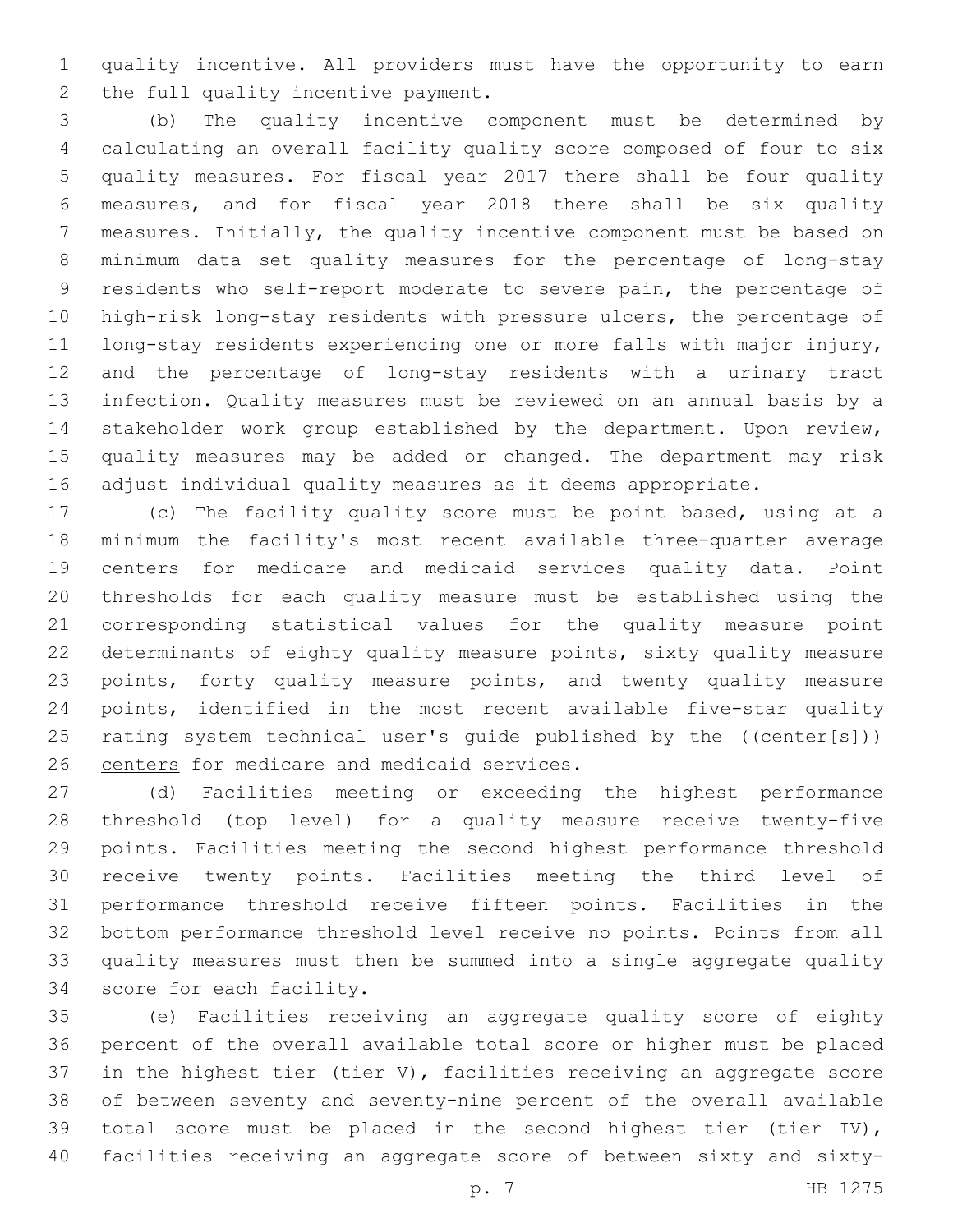nine percent of the overall available total score must be placed in the third highest tier (tier III), facilities receiving an aggregate score of between fifty and fifty-nine percent of the overall available total score must be placed in the fourth highest tier (tier II), and facilities receiving less than fifty percent of the overall available total score must be placed in the lowest tier (tier I).

 (f) The tier system must be used to determine the amount of each facility's per patient day quality incentive component. The per patient day quality incentive component for tier IV is seventy-five percent of the per patient day quality incentive component for tier V, the per patient day quality incentive component for tier III is fifty percent of the per patient day quality incentive component for 13 tier V, and the per patient day quality incentive component for tier II is twenty-five percent of the per patient day quality incentive component for tier V. Facilities in tier I receive no quality 16 incentive component.

 (g) Tier system payments must be set in a manner that ensures that the entire biennial appropriation for the quality incentive 19 program is allocated.

 (h) Facilities with insufficient three-quarter average centers for medicare and medicaid services quality data must be assigned to the tier corresponding to their five-star quality rating. Facilities with a five-star quality rating must be assigned to the highest tier (tier V) and facilities with a one-star quality rating must be assigned to the lowest tier (tier I). The use of a facility's five- star quality rating shall only occur in the case of insufficient centers for medicare and medicaid services minimum data set 28 information.

 (i) The quality incentive rates must be adjusted semiannually on July 1 and January 1 of each year using, at a minimum, the most recent available three-quarter average centers for medicare and 32 medicaid services quality data.

 (j) Beginning July 1, 2017, the percentage of short-stay residents who newly received an antipsychotic medication must be added as a quality measure. The department must determine the quality incentive thresholds for this quality measure in a manner consistent with those outlined in (b) through (h) of this subsection using the centers for medicare and medicaid services quality data.

 (k) Beginning July 1, 2017, the percentage of direct care staff turnover must be added as a quality measure using the centers for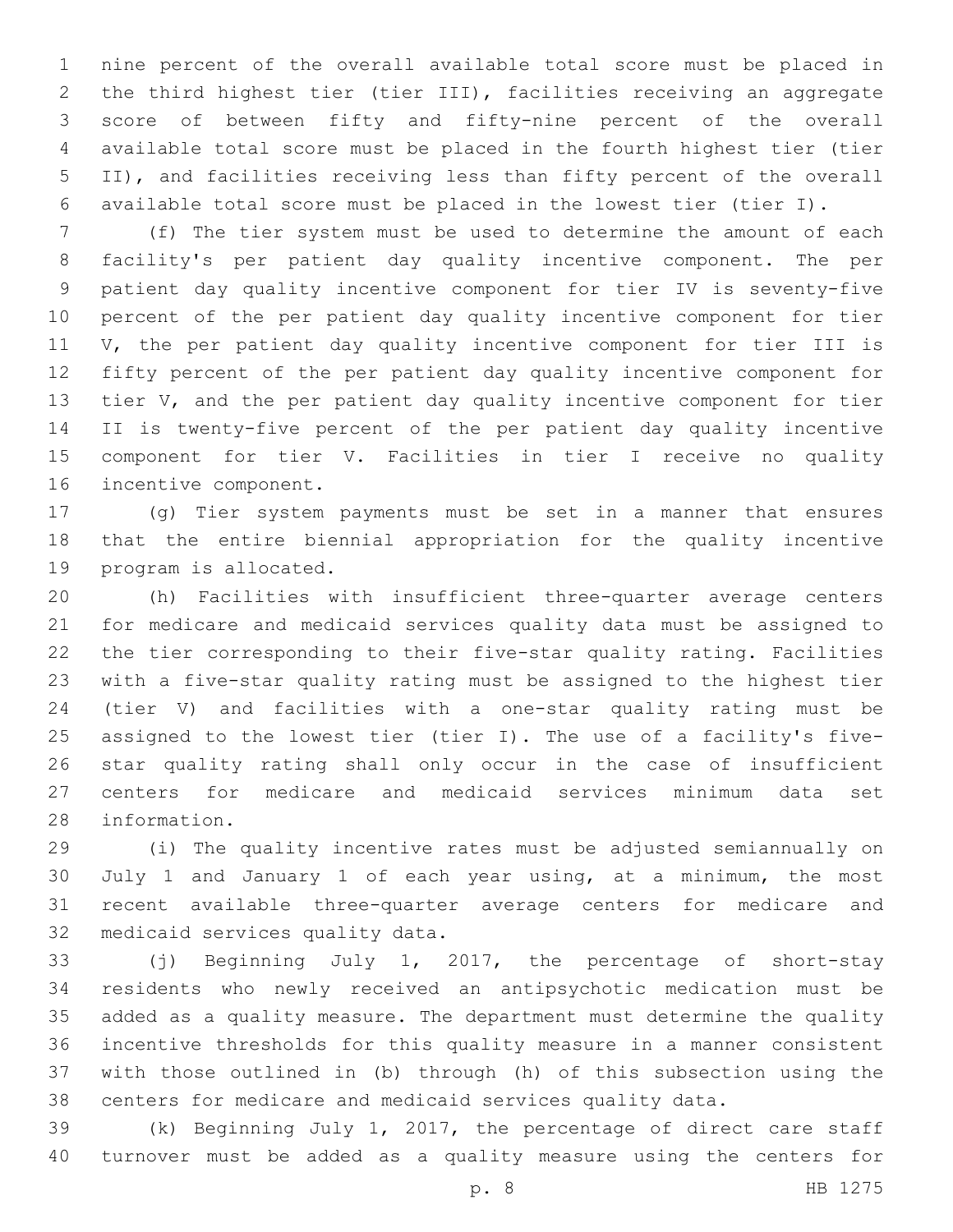medicare and medicaid services' payroll-based journal and nursing home facility payroll data. Turnover is defined as an employee departure. The department must determine the quality incentive thresholds for this quality measure using data from the centers for medicare and medicaid services' payroll-based journal, unless such data is not available, in which case the department shall use direct care staffing turnover data from the most recent medicaid cost 8 report.

 (7) Reimbursement of the safety net assessment imposed by chapter 74.48 RCW and paid in relation to medicaid residents must be 11 continued.

 (8)(a) The direct care and indirect care components must be rebased in even-numbered years, beginning with rates paid on July 1, 2016. Rates paid on July 1, 2016, must be based on the 2014 calendar 15 year cost report. On a percentage basis, after rebasing, the department must confirm that the statewide average daily rate has increased at least as much as the average rate of inflation, as determined by the skilled nursing facility market basket index 19 published by the centers for medicare and medicaid services, or a comparable index. If after rebasing, the percentage increase to the statewide average daily rate is less than the average rate of inflation for the same time period, the department is authorized to increase rates by the difference between the percentage increase 24 after rebasing and the average rate of inflation.

25 (b) ((It is the intention of the legislature that direct and indirect care rates paid in fiscal year 2022 will be rebased using 27 the calendar year 2019 cost reports. For fiscal year 2021, in 28 addition to the rates generated by (a) of this subsection, an additional adjustment is provided as established in this subsection (8)(b). Beginning May 1, 2020, and through June 30, 2021, the calendar year costs must be adjusted for inflation by a twenty-four month consumer price index, based on the most recently available 33 monthly index for all urban consumers, as published by the bureau of 34 labor statistics. It is also the intent of the legislature that, starting in fiscal year 2022, a facility-specific rate add-on equal to the inflation adjustment that facilities received solely in fiscal 37 year 2021, must be added to the rate.

38 (c) To determine the necessity of regular inflationary 39 adjustments to the nursing facility rates, by December 1, 2020, the department shall provide the appropriate policy and fiscal committees